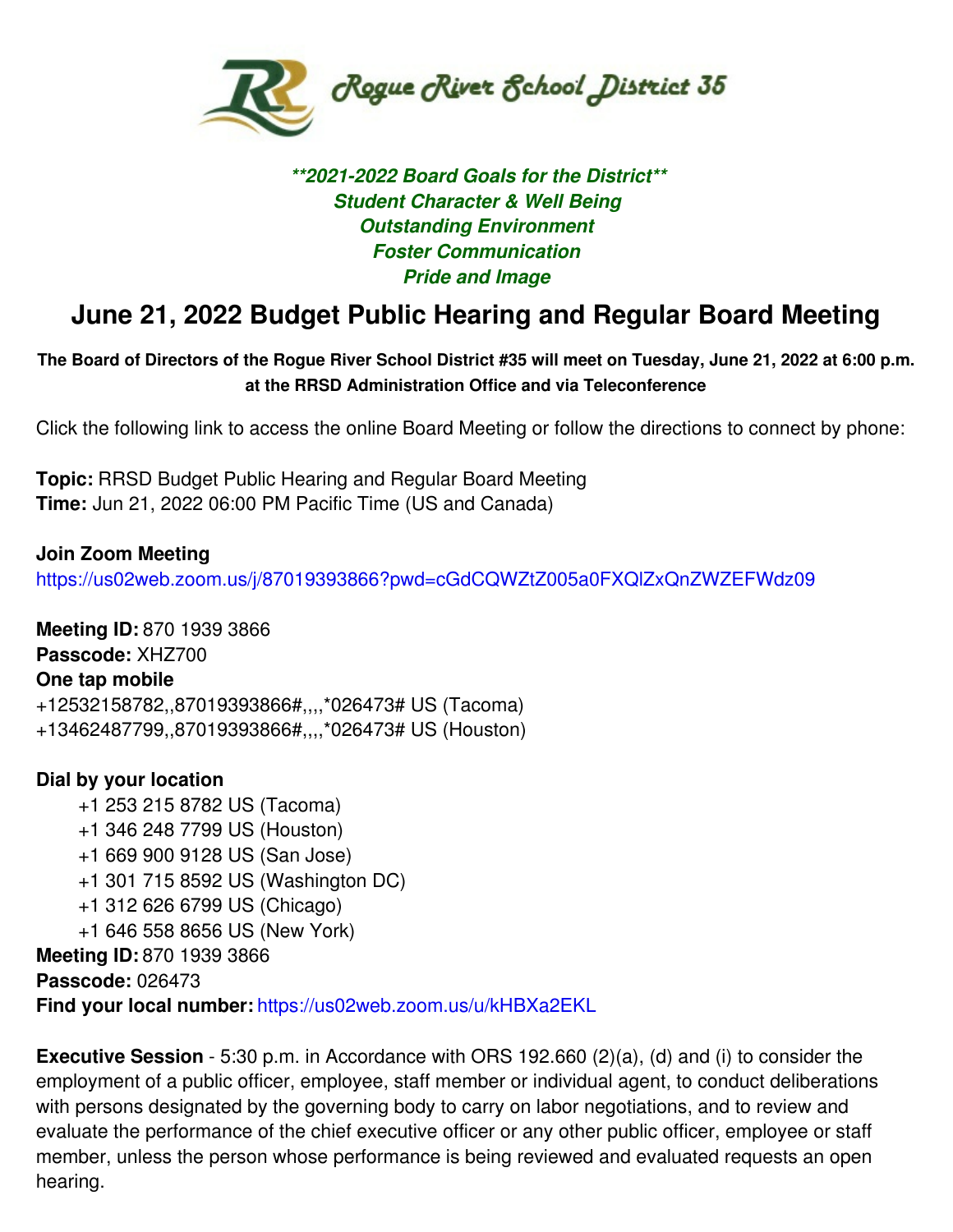Representatives of the news media and designated staff shall be allowed to attend the executive session. All other members of the audience are asked to leave the room.

Representatives of the news media are specifically directed not to report on or otherwise disclose any of the deliberations or anything said about these subjects during the executive session.

The Budget Public Hearing and Regular Board Meeting will begin at 6:00 p.m. or immediately following the Executive Session.

## **Part 1.0. PRELIMINARY**

## **Call to Order - Public Hearing - FY 2022-2023 Budget 1.1**

Chair Sund will call the Budget Public Hearing to order.

#### **Public Comment on FY 2022-2023 Budget 1.2**

Chair Sund will open the floor for public comment.

FY 22-23 RRSD Proposed [Budget.pdf](https://app.eduportal.com/documents/view/836444)

#### **Adjourn Budget Public Hearing 1.3**

Chair Sund will adjourn the June 21, 2022 Budget Public Hearing.

#### **Call to Order and Flag Salute 1.4**

Chair Sund will call the Regular Board Meeting to order and lead the audience in the flag salute.

#### **1.5 Action from Executive Session**

- **A Acceptance - RRJSHS Principal Retirement**
- **B Hire - RRJSHS Principal**
- **C Hire - RRES Assistant Principal**
- **D Hire - RRHS Assistant HS Football Coach**
- **E Hire - RRHS Head Soccer Coach**
- **F Hire - RRHS Head Boys Basketball Coach**
- **G Hire - Jr High Science Teacher**
- **H Hire - RRJSHS Art Teacher**
- **I Acceptance - RRACE Collective Bargaining Agreement 2022-2025**
- **J Acceptance - RREA Insurance and Compensation 2022-2023**
- **K Acceptance - 2021-2022 Superintendent Evaluation**
- **1.6 Special Guest/Presentations**
- **Good of the Order (Opportunity for District Patrons to Address the 1.7Board on Agenda Items)**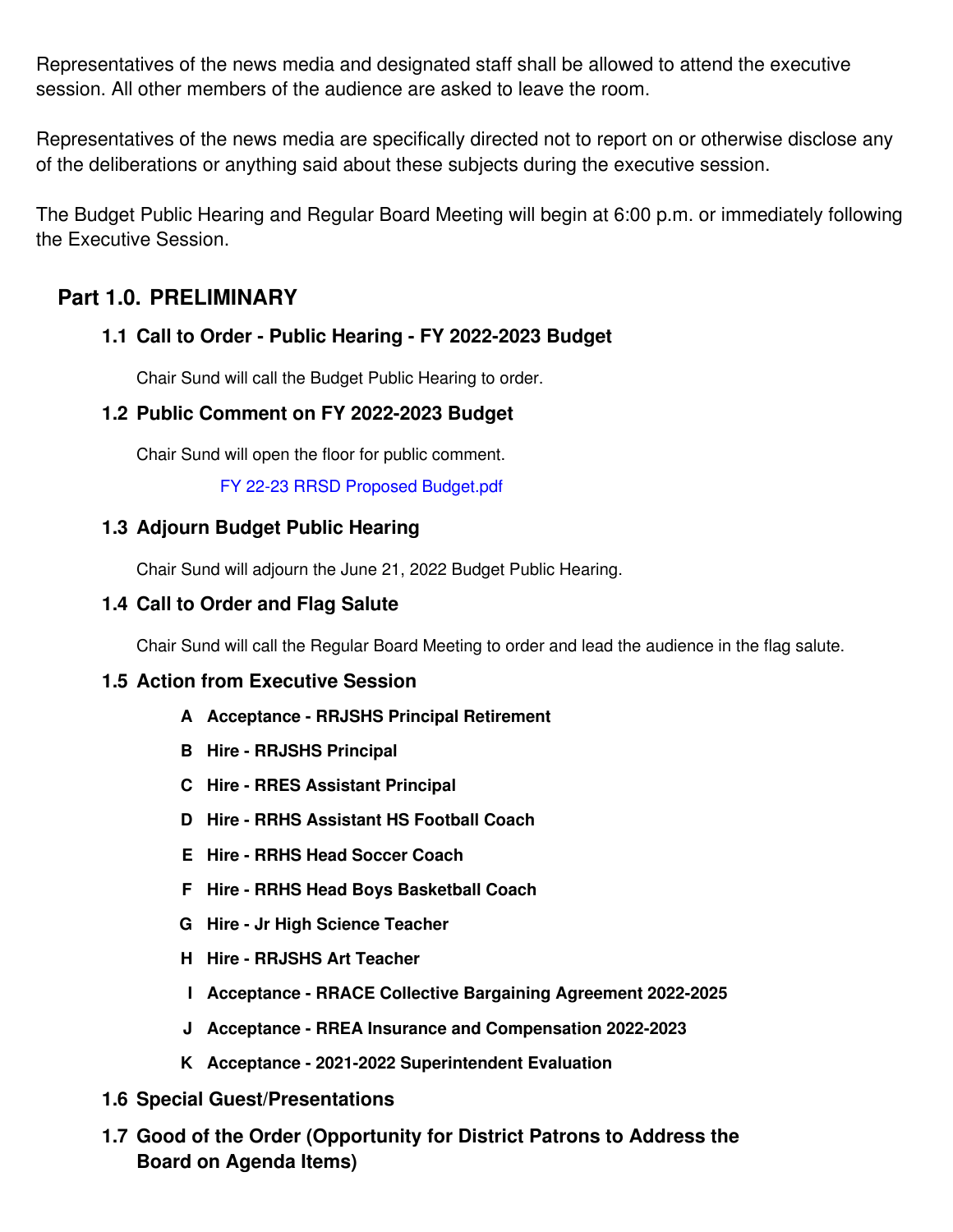*"The Board welcomes community input and appreciates your attendance at Board meetings. As you prepare your comments, speakers must follow the Board guidelines as printed on the Good of the Order cards and/or contained in the Board Information Pamphlet. Keep your comments brief; a good rule of thumb is 3 minutes."*

**Approval - Consent Agenda - (Are matters of routine nature, 1.8 however, from time to time, items may be moved out of the consent agenda and placed on the action agenda. All items on the consent agenda may be approved in a single motion).**

# **Part 2.0. AGENDA ITEMS FOR INFORMATION**

- **2.1 Education**
	- **A Superintendent Report**
	- **B RRJSHS School Reports**
	- **C RRES School Report**
	- **D REACH School Report**
	- **E SVA Report**
	- **F Special Programs Report**
	- **G Athletic Department - Updates**
	- **H RREA - Union Representative to the Board**
	- **I RRACE - Union Representative to the Board**

## **2.2 Reports**

- **A Board Report**
- **2.3 Business/Fiscal Services**
	- **A Monthly Financial Update**
	- **B Discussion - Community Eligibility Program**
	- **C Discussion - Community Health Center**

## **2.4 Board/Administration**

- **A Review - SVA - Human Sexuality Plan of Instruction**
- **B Review - RRES - Human Sexuality Plan of Instruction**
- **C OSBA's 76th Annual Convention**

## **Part 3.0. ACTION ITEMS**

- **3.1 Education**
- **3.2 Business/Fiscal Services**
	- **Adoption - Resolution No. 2021-2022:4 - Adopting the FY 22-23 ABudget**